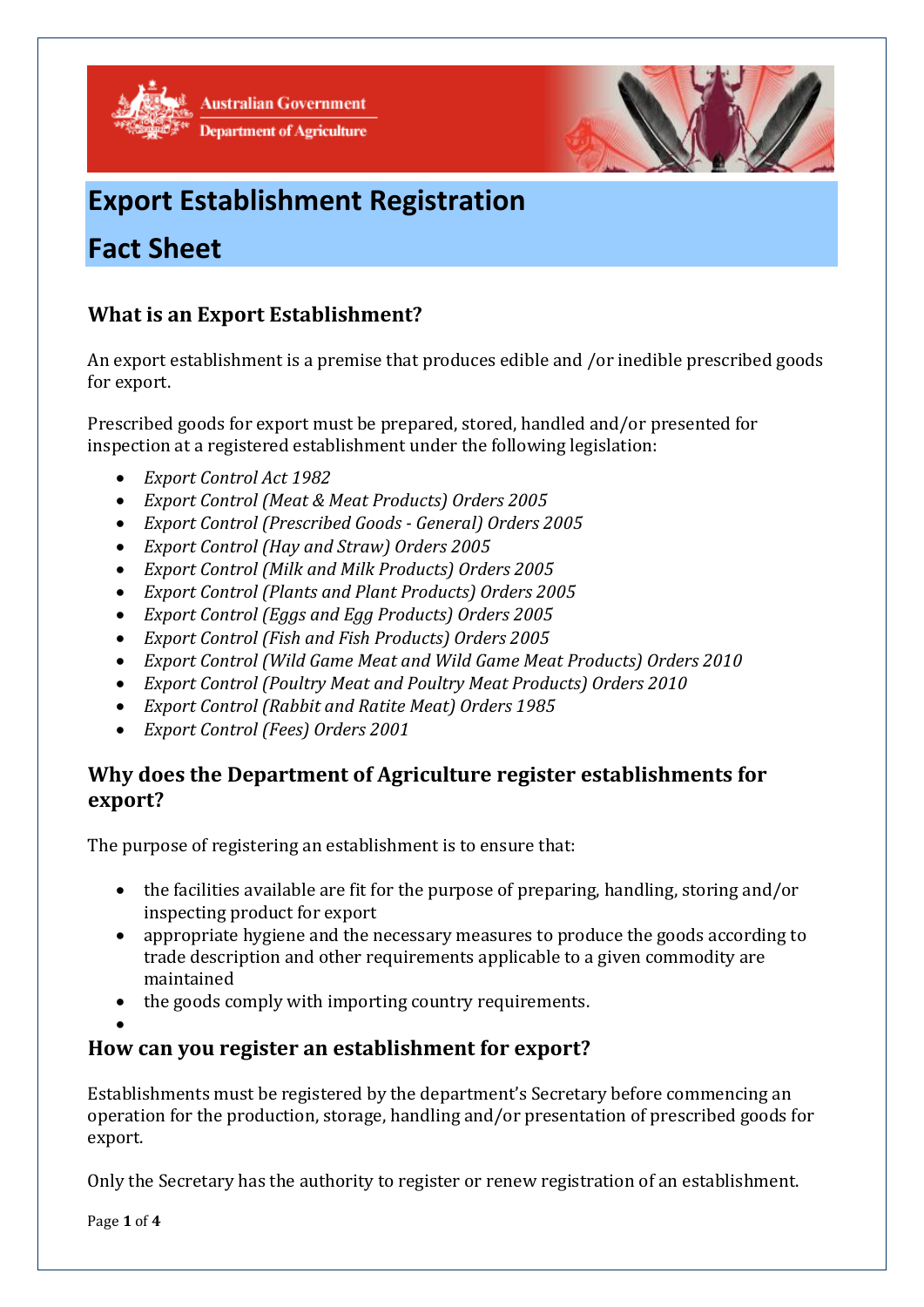Establishments seeking to become registered to prepare prescribed goods for export from Australia must apply for registration using the official approved EX26 form, titled "**Application for Registration or Notification to the Secretary of Change of Details of an Establishment**".

The Secretary is obliged to register an establishment for export where the requirements for registration are met. However the registration of the establishment may be subject to conditions specified by the Secretary consistent with the objectives of the legislation. The registration of an establishment may be varied at the request of the occupier or the Secretary. The registration of an establishment is based upon three elements:

- "fit and proper person" the persons nominated as in management and control of the establishment are assessed as "fit & proper persons" in accordance with the *Export Control Act 1982*
- outstanding debt any debts owed to the Commonwealth in connection with the establishment are paid
- technical compliance the establishment having an Approved Arrangement. The establishment must meet the technical requirements relevant to the commodity the Approved Arrangement will cover. The Instrument of Approval of the arrangement must accompany the application for registration.

The Secretary must ensure that the assessment of an application for the registration is completed within the stipulated statutory time frames set out for the particular commodity in the *Export Control (Prescribed Goods - General) Orders 2005*. For example: Meat commodity is 60 days.

## **Requirements to register an establishment for export**

An authorised officer is a person appointed by the Secretary under section 20 of the Act to exercise all or some of the powers and functions under the Act can make a recommendation to the Secretary using an EX26 form, stating that the establishment meets the legislative requirements to obtain registration. Inspection of the establishment by an authorised officer must be conducted to assess whether the establishment meets the requirements for registration or to verify that an establishment continues to meet the requirements for registration renewal.

The application for registration must include:

- the name of the occupier (must be a legal entity). An occupier may nominate one or more registered business names to be approved as an alternate trading name. A registered business name is not a legal entity and it is not acceptable as the name of the occupier of an establishment
- the business address of the occupier and the physical location of the premises
- the particulars of proposed export operations to be conducted in the establishment and other operations likely to affect the export operations any other information required in the particular case by the relevant *Export Control Order.*

If the premises are a ship, the application for registration must include:

 the name of the vessel, home port and the place in Australia where the ship can be inspected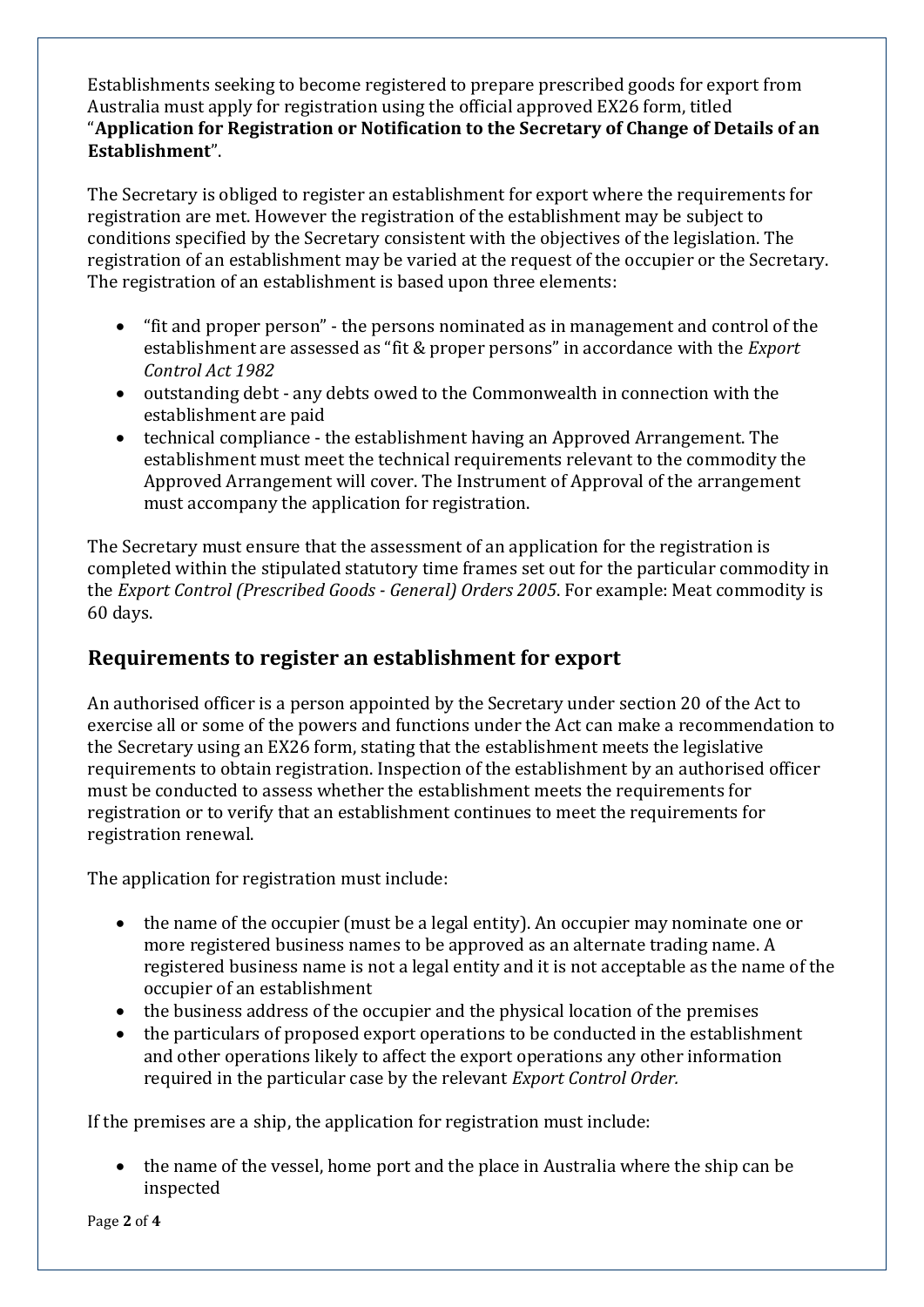particulars of any serious offence for which the occupier or persons in management or control have been convicted of, that may impact the Secretary's decision to register the establishment.

#### **Establishment number for an establishment registered for export**

A number is allocated to an establishment upon registration. The number is unique for the purposes of identifying the establishment. If an occupier moves operations to new premises, a new number will be allocated to those premises upon registration.

#### **Registered export operations**

When an establishment is registered, it is allocated specific registered operations. These operations are relevant to the commodity and must conform to technical requirements. A registered establishment can only carry out the export operations for which it has been registered.

Each commodity has specific codes for each product. A comprehensive list and explanation of the accurate application of the codes can be found in the "**List and Explanation of Operational Process Codes for Export Registered and Export Listed Establishment (ER)***".* 

These codes are critical to the validations that are conducted via the EXDOC system and they support decisions to issue export permits and or health certificates, so it is essential that they be true and correct.

#### **Registration fee and period of registration**

An application and registration fee may apply (differs for each commodity) as per the Export Control (Fees) Orders 2001 and the Export Inspection (Registration Establishment Charges) Regulations 1985.

The registration comes into effect on the date the establishment is registered by the Secretary or another date (if any) specified in the certificate of registration. An establishment is registered on an ongoing basis provided it complies with all the requirements relevant to the granting of export registration. If the certificate of registration specifies a limited period for which the establishment will be registered, the establishment will cease to be registered at the expiration of that period.

The registration of an establishment continues until the registration is suspended or terminated either by the Secretary, or by the occupier notifying the Secretary in writing.

If a person ceases to be the occupier of a registered establishment, the registration of that establishment lapses.